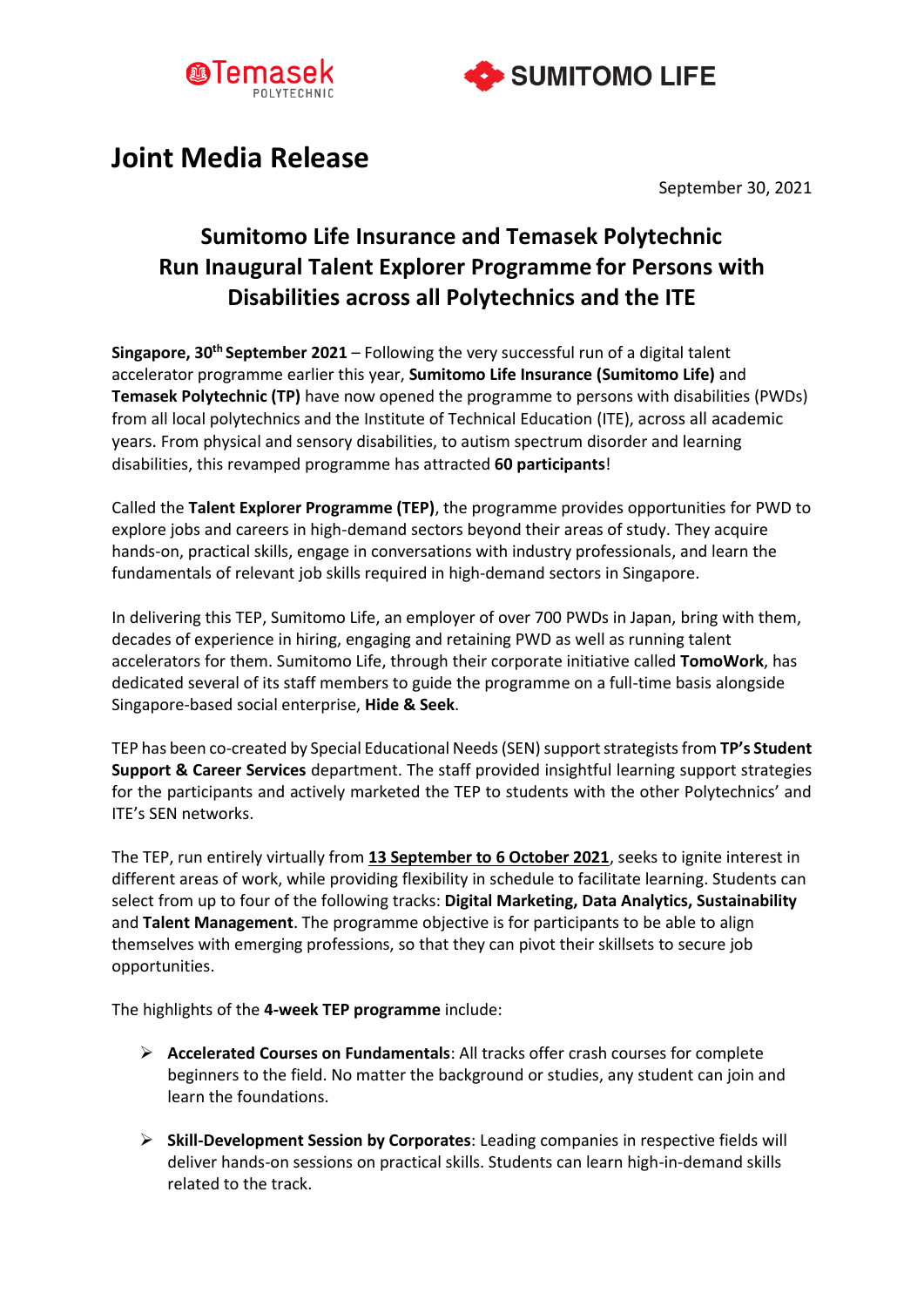



- ➢ **Career Talks by Industry Professionals**: Students will hear from industry professionals who made use of their skills to build their careers.
- ➢ **Mentoring**: Students have the opportunity to speak to at least two industry professionals on a personal or small group basis to gain career advice and insights.

**Mr. Toru Shiomitsu, Managing Executive Officer of Sumitomo Life Insurance**, said, "We are delighted to offer the second programme with Temasek Polytechnic and expand the programme to all PWD across polytechnics. We saw great outcomes from our first programme, and we are deepening our collaboration with Temasek Polytechnic to create an exceptional career explorer programme for the PWD community in Singapore."

For TP, this partnership is in line with the core mission of Polytechnic and ITE Education of preparing our graduates to be ready for tomorrow's global workforce. Commenting on this, **Mr. Peter Lam, Principal & CEO of Temasek Polytechnic**, said: "We are excited to once again collaborate with Sumitomo Life after the successful run of the digital talent accelerator programme earlier this year. Encouraged by the benefits of this programme, we decided to expand it to include PWD in the other polys and ITE. This revamped Talent Explorer Programme which is specially curated to allow participants to explore their interest in 'jobs of the future', will definitely widen the horizons of these students and allow them to ride the wave of digital transformation with confidence."

This initiative also contributes towards building a more inclusive society by engaging multiple stakeholders from different sectors to join hands in supporting young talent development. While **LinkedIn** offered an overview of high-demand sectors and jobs in Singapore, **Bloomberg, bp, Cognizant, Facebook, Google, Microsoft, NTT DATA SINGAPORE, Santen, Sembcorp Industries, Singtel, Tableau, UNIQLO** and **VMware** have provided skills training and mentoring sessions, career talks and insightful career advice to the participants.

#### **Media Invite**

**Media are invited to cover this inaugural run of the Talent Explorer Programme and feature the PWD, between now and 6 October.** If you have any queries about the programme, or would like to interview any of the participants, please get in touch with either of the following media contacts:

Vimala Christie Corporate Communications Department Temasek Polytechnic [vimala\\_CHRISTIE@tp.edu.sg](mailto:vimala_CHRISTIE@tp.edu.sg) Contact: 97900319

Mike Momota IT Promotion Department Sumitomo Life Insurance [m.momota@sumitomolife.com](mailto:m.momota@sumitomolife.com)